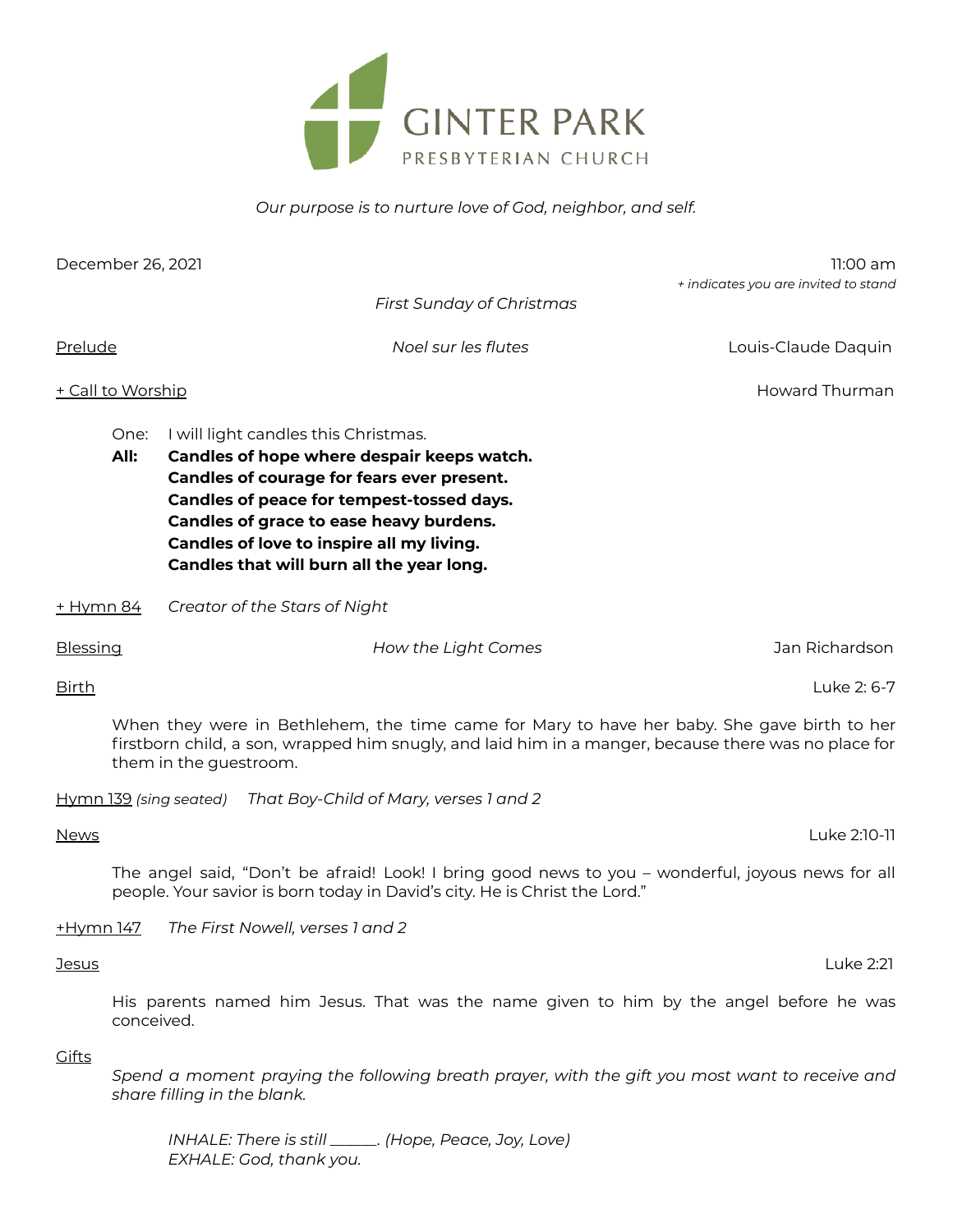In accordance with the Law of Moses, they brought Jesus up to Jerusalem to present him to the Lord.

Hymn 148 *(sing seated) Mary and Joseph Came to the Temple (tune: BUNESSAN)*

### Salvation Luke 2:28-32

Simeon took Jesus in his arms and praised God. He said, "Now, master, let your servant go in peace according to your word, because my eyes have seen your salvation. You prepared this salvation in the presence of all peoples. It's a light for revelation to the Gentiles and a glory for your people Israel."

| One (Simeon): | And because of God's visitation, we may no<br>longer desire God as if God were lacking: our<br>redemption is no longer a question of pursuit |
|---------------|----------------------------------------------------------------------------------------------------------------------------------------------|
|               | but of surrender to God, who is always and<br>everywhere present. Therefore at every moment                                                  |
|               | we pray that, following Christ, we may depart from<br>our anxiety into His peace.                                                            |
| All:          | Its errors forgiven, may our Vision come home.                                                                                               |

Prayer W.H. Auden – adapted from "For the Time Being: A Christmas Oratorio"

*Silent prayer.*

His father and mother were amazed by what was said about him. Simeon blessed them and said to Mary his mother, "This boy is assigned to be the cause of the falling and rising of many in Israel, and to be a sign that generates opposition so that the inner thoughts of many will be revealed. And a sword will pierce your innermost being, too.

Hymn 94 *(sing seated) Now the Heavens Start to Whisper*

# Magi Matthew 2:1-2

After Jesus was born in Bethlehem in the territory of Judea during the rule of King Herod, magi came from the east to Jerusalem. They asked, "Where is the newborn king of the Jews? We've seen his star in the east, and we've come to honor him."

+ Hymn 150 *As with Gladness Men of Old, verses 1 and 2*

## Bloodshed Matthew 2:3, 16b

When King Herod heard this, he was troubled, and everyone in Jerusalem was troubled with him . . . . He sent soldiers to kill all the male children in Bethlehem and in all the surrounding territory who were two years old and younger.

Hymn 784 *(sing seated, twice) By the Waters of Babylon*

Escape Matthew 2:14b-15a

Joseph took Jesus and his mother to Egypt. They stayed there until Herod died.

Prophecy Luke 2:33-35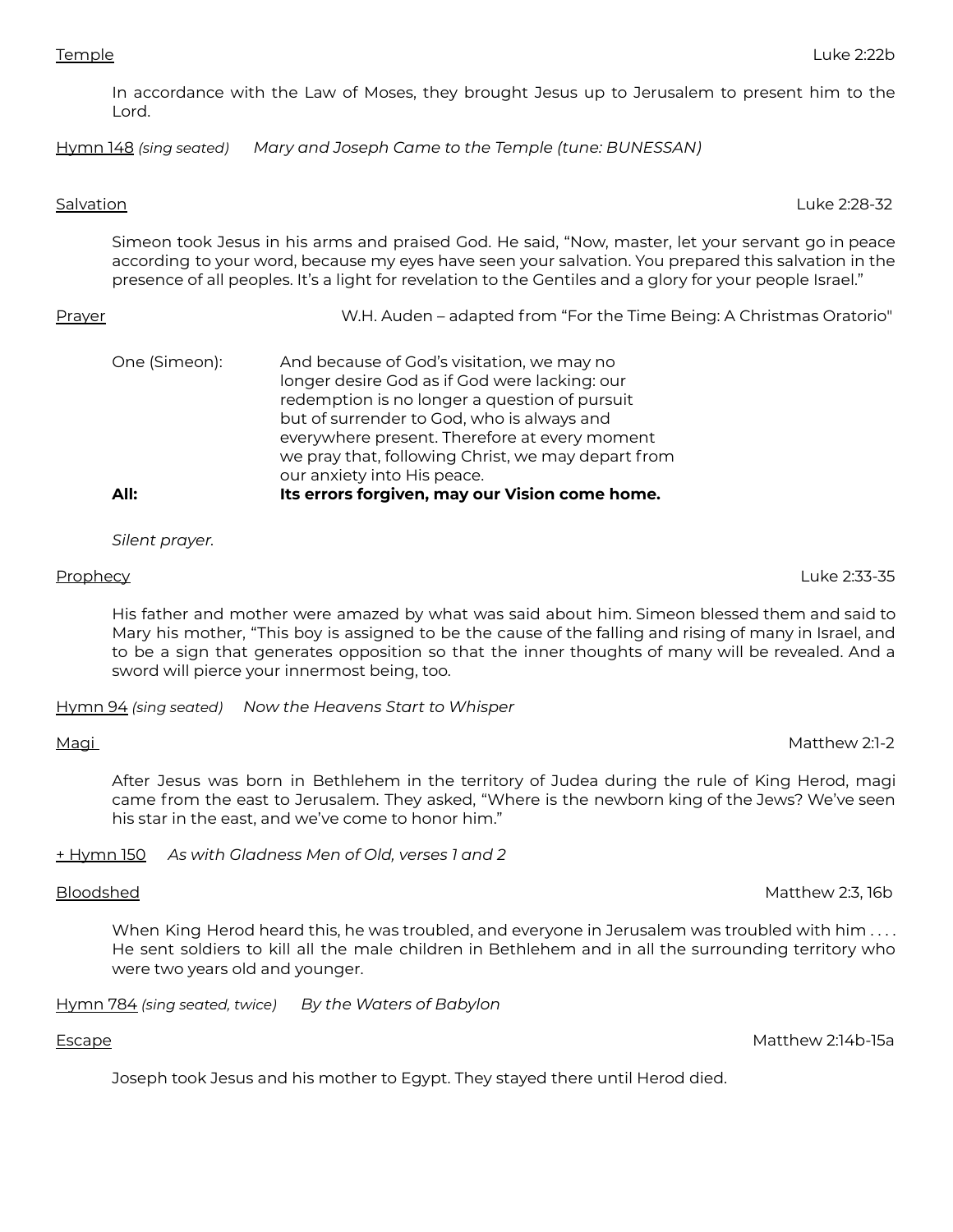Hymn 154 *(sing seated) Jesus Entered Egypt,*

| Verse 1: | ALL        |
|----------|------------|
| Verse 2: | Organ solo |
| Verse 3: | ALL        |

Prayers of the People **Frage and Community's Wild Goose Worship Group** from the Iona Community's Wild Goose Worship Group



*"Lord, have mercy" is repeated after each iteration of "Let us pray to the Lord." At the end, after "and this we pray in Jesus' name":*



# **Offering**

*Everyone is invited to place tithes, offerings, or any communications to the Pastor or staff in the designated wall boxes beside each door at the back of the Sanctuary*.

*Monetary gifts, special offerings and pledges to GPPC may also be given online: https:/ [www.ginterparkpc.org/giving](https://www.ginterparkpc.org/giving)*.

*If you'd like to make a special offering, please consider the following:*

*The PCUSA Christmas Joy Gift. One of four PCUSA Special Offerings, this offering provides financial assistance to church workers and their families in times of need and by developing future leaders of color through scholarships at Presbyterian schools and colleges. To make your contribution directly, go to https:/ [specialofferings.pcusa.org/make-a-gift/gift-info/christmas-joy/](https://specialofferings.pcusa.org/make-a-gift/gift-info/christmas-joy/)*

*Presbyterian Disaster Assistance – Tornadoes in the Midwest. You can help survivors of the December 11 tornado outbreak in the US Midwest by contributing to the Presbyterian Disaster Assistance relief effort. https:/ [pma.pcusa.org/donate/make-a-gift/gift-info/DR000015/](https://pma.pcusa.org/donate/make-a-gift/gift-info/DR000015/) Please be sure to mark your contribution "Disaster Relief-USA Disasters & Emergencies (DR000015)."*

# Prayer of Thanksgiving and the Lord's Prayer

**All: Our Father, who art in heaven, hallowed be thy name. Thy kingdom come, Thy will be done, on earth as it is in heaven. Give us this day our daily bread, and forgive us our debts, as we forgive our debtors; and lead us not into temptation, but deliver us from evil. For thine is the kingdom and the power and the glory forever. Amen.**

+Hymn 545 *Lord, Bid Your Servant Go in Peace*

+ Charge Howard Thurman */* Jim Strathdee

Benediction